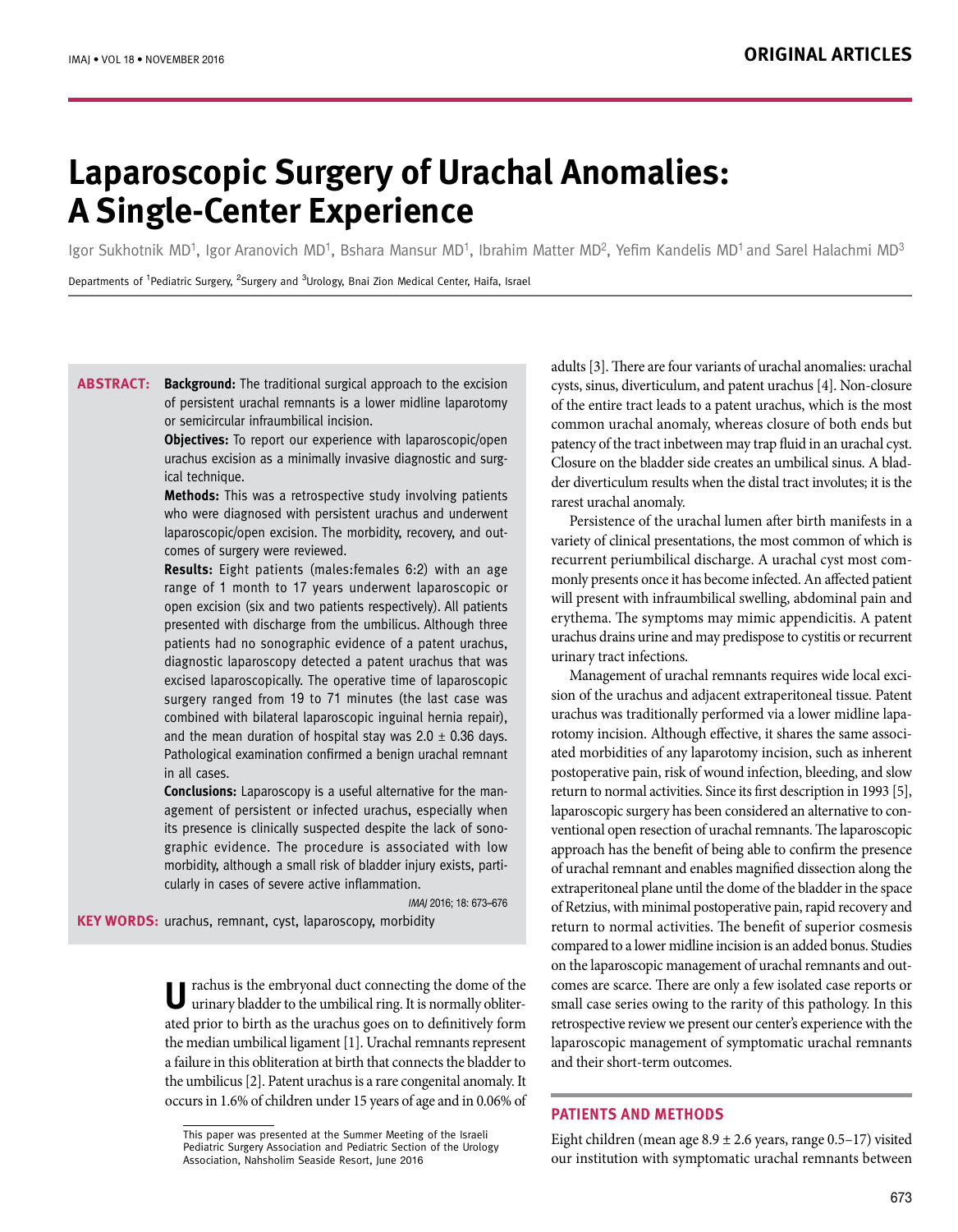January 2014 and May 2016. The patients' medical records were reviewed retrospectively. We reviewed the perioperative and postoperative records to assess perioperative data, operation time, blood loss, complications, pathological evaluation, and follow-up. The patients were interviewed by telephone to evaluate their long-term outcomes.

Presentation of urachal remnants included umbilical discharge, low abdominal infraumbilical mass, with or without fever, local pain, and signs of inflammation. Preoperative evaluations included ultrasonography, blood and urine tests. Computerized tomography (CT) was used for patients with unusual presentations. Initial treatment of infected urachal remnant consisted of antibiotics and drainage; bacterial cultures and sensitivity tests were performed. After the patients' acute symptoms subsided, each patient underwent complete excision of the urachal remnant laparoscopically or by open approach.

During the laporoscopic procedure, a Foley catheter was inserted with the patient under general anesthesia in a supine position. The visualization port was accessed with a 5 mm trocar in the left upper abdomen and was insufflated by CO2 with intraabdominal pressure maintained at 12–15 mmHg. Another two 5 mm working ports were inserted under direct vision on the right upper and left lower side of the abdomen. The patient was then placed in the Trendelenburg position. A 5 mm, 30° angled lens camera is typically used. First, any bowel or omental adhesions from prior surgeries or inflammatory reactions to the infected urachal remnant were lysed off with monopolar scissors, and the median and lateral umbilical ligaments were identified. The cephalic side of the urachus was dissected from the umbilicus, and the caudal stump of the median umbilical ligament was transected just above the bladder dome with ultrasonic scissors. The excised specimen was exteriorized with a laparoscopic retrieval bag via the left lower port and sent for histopathological examination.

# **RESULTS**

Patient demographic and perioperative data are shown in Table 1. The patients, six boys (75%) and two girls (25%), had a mean age of  $8.9 \pm 2.6$  years (range 0.5–17). The most common presentation was umbilical discharge in all patients (100%). On examination two patients had abnormal appearance of the umbilicus. In two patients, infraumbilical mass was palpated. Three patients presented with findings suggestive of an infection and were treated with antibiotics following by complete excision of the urachal remnant laparoscopically or by open approach within 2 months. No patients presented with hematuria, urinary retention or urinary tract infection. One patient presented with severe local pain and was operated in another hospital for suspected incarcerated umbilical hernia. During the surgery no hernia was detected. The patient continued to suffer from umbilical discharge. Ultrasound examination demonstrated urachal cyst, and the patient underwent urachal remnant excision in our institution.

Although abdominal ultrasonography was done in all eight patients, only six (75%) had sonographic evidence of patent urachal remnants. Urachal cyst was found in four patients (4.5 x 2 cm, 1.5 x 0.7 cm, 1.2 x 0.9 cm, 1.1 x 0.7 cm), and patent urachus or urachal sinus in two.

Six patients underwent laparoscopic excision of urachal remnant, while two patients underwent open removal of urachus. The indication for open approach was a palpated infraumbilical mass (close to the umbilicus). At surgery, urachal cyst was found in both cases. Of the six patients who were operated by laparoscopic approach, all were found to have patent urachus without urachal cyst (despite preoperative ultrasonographic findings). This discrepancy between preoperative sonographic and intraoperative findings is reported in Table 2. There were two patients who presented acutely with umbilical omphalitis and overlying cellulitis. These patients were initially managed with parenteral antibiotics, and wide laparoscopic local excision was performed electively 8 weeks later after the inflammation had subsided.

Laparoscopic local excision was successfully completed in all cases without conversion to a lower midline incision [Table 3]. The mean operative time was  $36 \pm 6$  minutes (range

**Table 1.** Patient demographics and clinical presentations

| Variable                                             | Value       |
|------------------------------------------------------|-------------|
| No. of patients                                      | 8           |
| Age (yr), mean (standard error)                      | $8.9 + 2.6$ |
| Gender (male/female)                                 | 6:2         |
| Umbilical discharge                                  | 8 (100%)    |
| Abnormal appearance of the umbilicus on examination  | 2(25%)      |
| Infraumbilical mass                                  | 2(25%)      |
| Findings suggestive of an infection (fever/erythema) | 3(37%)      |
| Pain                                                 | 1(12.5%)    |
| Sonographic evidence of patent urachus               | 6(75%)      |

**Table 2.** Comparison between preoperative diagnosis and intraoperative findings

| Preoperative diagnosis (n)                                                                          | Postoperative diagnosis (n)                                                                       |
|-----------------------------------------------------------------------------------------------------|---------------------------------------------------------------------------------------------------|
| Urachal cyst $(n=5)$<br>Patent urachus (n=3)<br>Urachal sinus $(n=0)$<br>Urachal diverticulum (n=0) | Urachal cyst (n=2)<br>Patent urachus (n=6)<br>Urachal sinus $(n=0)$<br>Urachal diverticulum (n=0) |

### **Table 3.** Surgical outcomes

| Variable                                      | Value       |
|-----------------------------------------------|-------------|
| Operative time (min), mean (SE)               | $36 + 6$    |
| Postoperative hospital stay (days), mean (SE) | $2 + 0.3$   |
| Operation-related complications               | 0           |
| Conversion to laparotomy                      | 0           |
| Return to normal activities (days)            | $6.3 + 0.9$ |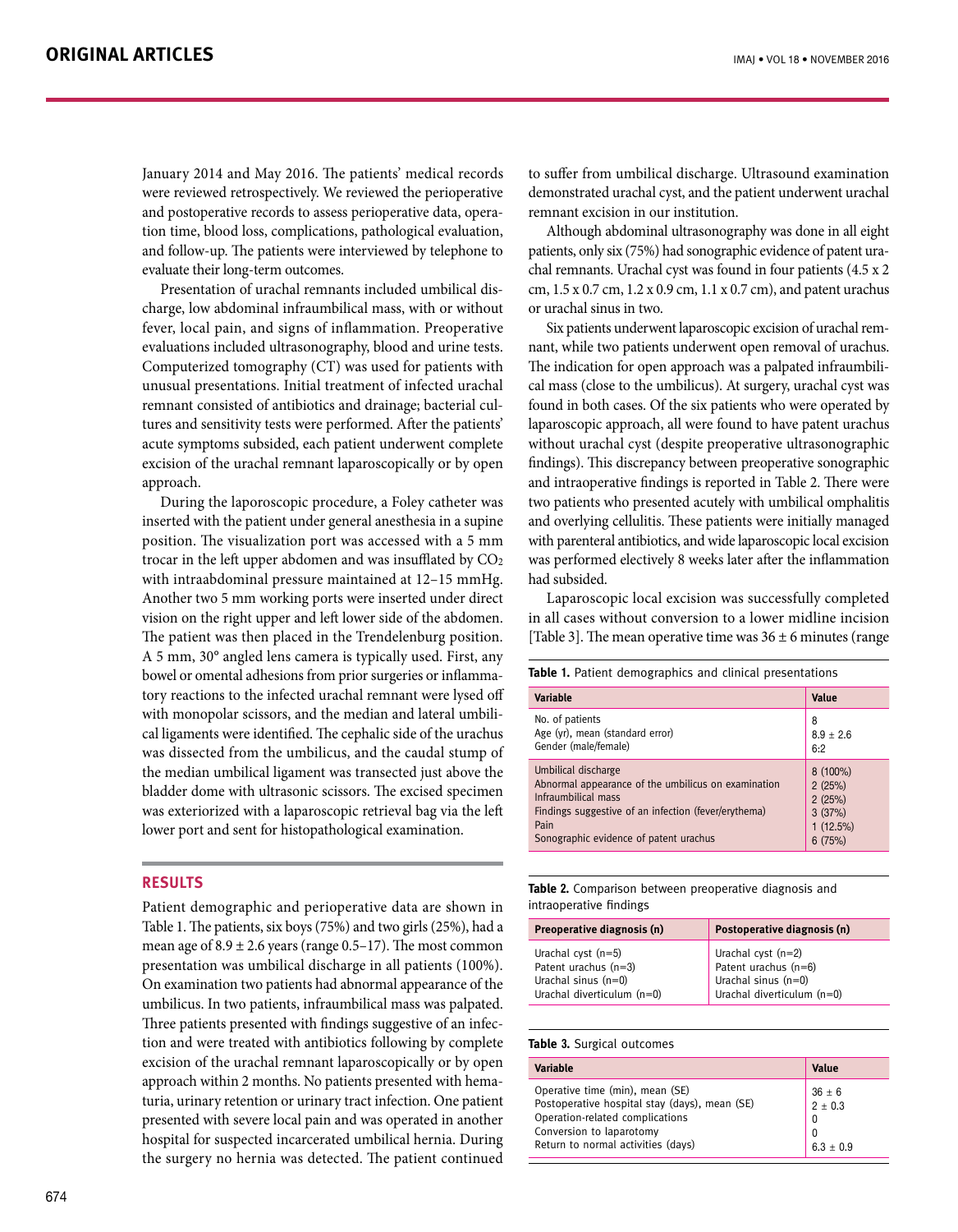19–71). The longest operative time (71 minutes) was related to combined urachal excision and bilateral hernia repair. All patients started oral feeding on postoperative day 1. The mean postoperative duration of hospital stay was  $2.0 \pm 0.32$ days. There were no instances of intraoperative complications such as bleeding or bowel injury and no patient required bladder repair. No patient demonstrated leak from bladder, and none had voiding difficulties. One patient complained of persistent periumbilical pain. Umbilical discharge disappeared postoperatively in all patients. Ultrasonography showed no evidence of an umbilical collection or urachal remnant. The histopathological examination revealed urachal remnant in the resected tissue in all patients with or without inflammatory granulation tissue.

## **DISCUSSION**

The urachus, a remnant of the allantois, serves to excrete urine from the bladder via the umbilicus during the intrauterine life of a fetus [1,2]. After birth, the urachal portion fails to grow; thus, its lumen is narrow and usually obliterated by fibrous proliferation, giving rise to the median umbilical ligament. Occasionally, the allantois may fail to involute and depending on the completeness of this involution, a patent urachus, urachal cyst, urachal sinus or vesico-urachal diverticulum may arise [3].

Persistent clear fluid leakage (likely urine) in an infant is highly suggestive of a patent urachus, while cloudy, serous or bloody fluid is more indicative of a urachal sinus or cyst. In our series, umbilical discharge was the most common presentation and was seen in all patients. Two patients had abnormal appearance of the umbilicus on examination. In two patients infraumbilical mass was palpated. Infection is the most common complication of urachal remnants. The route of infection may be lymphatic, hematogenous or vesical, and is cultured from infected urachal remnants. It is the usual mode of presentation in an otherwise asymptomatic condition. *Staphylococcus aureus* is the most common organism cultured, although a wide variety of gram-positive and gram-negative microorganisms have been reported [6]. In our series, three patients presented with findings suggestive of an infection and were treated with antibiotics following by complete excision of the urachal remnant within 2 months. Abdominal pain may be the only symptom of disease and can mimic an acute abdomen due to appendicitis or Meckel's diverticulum [7]. One of our patients presented with abdominal pain and was operated in another institution for suspected incarcerated umbilical hernia; no hernia was found during the surgery. Because of persistent pain and discharge from the umbilicus, this patient underwent laparoscopic urachal remnant excision. Abdominal pain and umbilical discharge disappeared after surgery.

Galati et al. [8] reported 23 children with urachal remnants, 10 of whom underwent excision due to symptomatic problems. They found that spontaneous resolution with non-operative management is likely with remnants in patients younger than 6 months.

Although many methods are available today for diagnosing pathology of urachal remnants, none of these is completely accurate. Because CT and ultrasonography display crosssectional images and the urachus in the anterior abdominal wall is located away from interfering intestinal structures, these modalities are ideally suited for demonstrating urachal anomalies. Ultrasonography is by far the most popular as it is easily performed, is non-invasive, and there are no concerns about radiation exposure. Ultrasound can be helpful in diagnosis of urachal remnant but is not sufficient, as shown by our series. Our data suggest that ultrasound has high sensitivity but low specificity rates. In four patients, ultrasound demonstrated urachal cyst that did not correlate with the intraoperative findings. Interestingly, in our series, two patients (25%) had no demonstrable urachal remnants on ultrasonography despite the typical clinical presentation. Diagnostic accuracy of ultrasonography for urachal remnants has been reported to range from 61.1% to 91.3% [9]. Siow et al. [10] described 14 patients with patent urachus. Only 71.4% of these patients had sonographic evidence of patent urachal remnant. Ueno and colleagues [11] described 56 children with anomalies of the urachus remnant identified by ultrasound; 20 of these cases were symptomatic urachal remnants, whereas the urachus remnants were seen incidentally by ultrasound scanning in the other 36 patients. In nine cases, including two symptomatic cases, urachal remnants disappeared spontaneously during the follow-up period. No symptom had developed during follow-up in asymptomatic cases [11]. Widni et al. [12] demonstrated that ultrasonography had a positive predictive value of 83% but a sensitivity of only 79%. Lack of specificity of ultrasound in the differential diagnosis of solid urachal masses has been reported by Yu and colleagues [13].

CT is the most important imaging modality in the diagnostic workup. It reveals the type of urachal anomaly with a sufficient degree of accuracy. Adult patients with urachal anomalies should especially undergo an abdominal CT and/or magnetic resonance imaging (MRI) scan because of the high risk of malignancy (up to 25%) and the increased risk of a malignant cystic urachal mass with increasing age [14].

The principal treatment for a urachal remnant is the complete excision of the whole tract. This requires a long midline skin incision in the lower abdomen, which inevitably causes the cosmetic disadvantage of a conspicuous scar. To alleviate this drawback, laparoscopic excision of the urachal remnant was first demonstrated in 1993 by Trondsen et al. [5]. Since this report, several trials of laparoscopic surgery to correct the urachal anomaly have been reported [15-17]. However, the